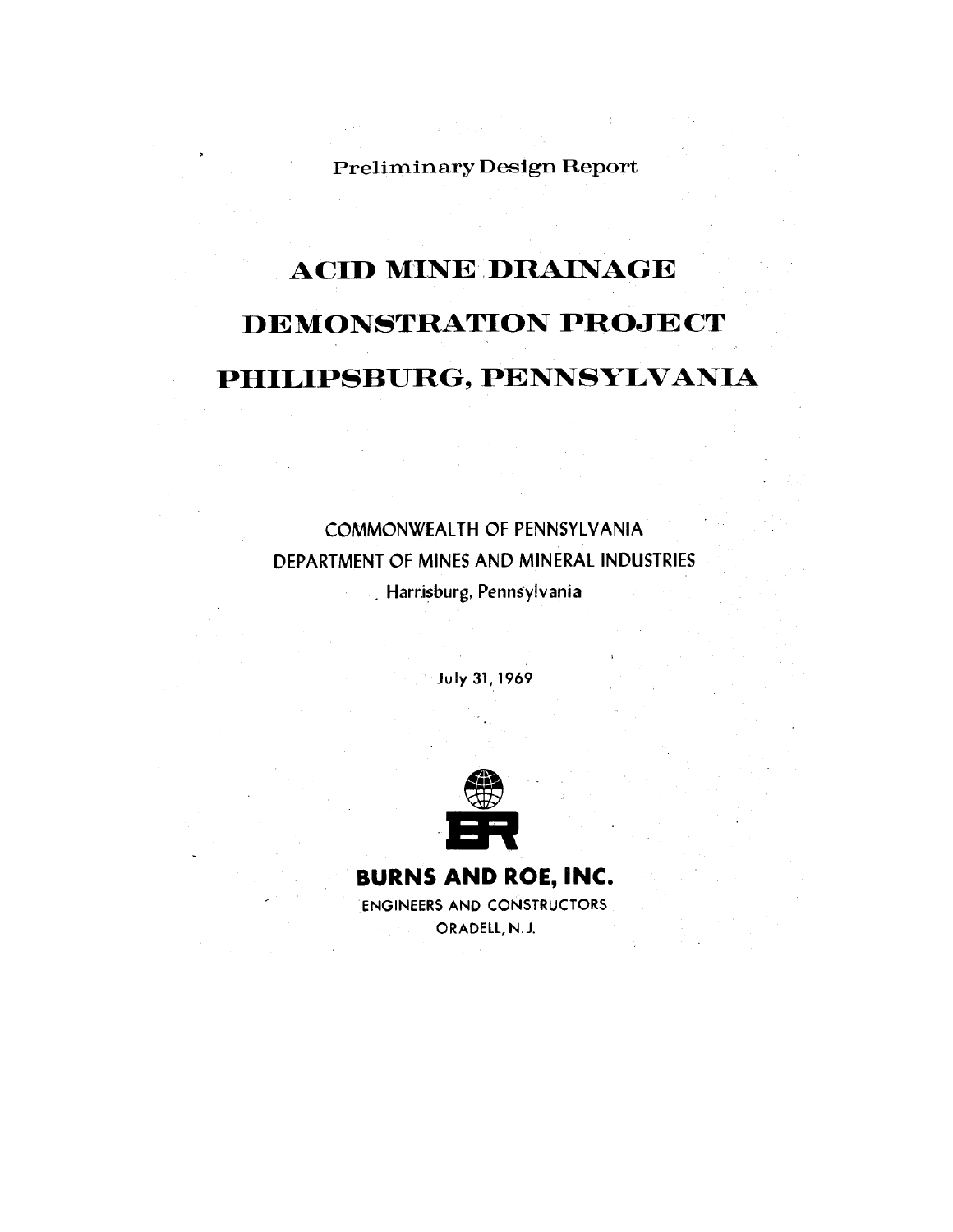

TWX 710-990-6637 . Cable BUROE ORADELLNJ

#### July 31, 1969

#### Subject: Acid Mine Drainage Demonstration Project Philipsburg, Pennsylvania

Commonwealth of Pennsylvania Department of Mines & Mineral Industries 660 Boas Street Harrisburg, Pennsylvania 17102

Attention: Dr. David R. Maneval Director of Research & Development

Gentlemen:

In accordance with our contract dated October 10, 1968, we have completed the preliminary design of a treatment plant to demonstrate the treatment of acid drainage from abandoned coal mines in the Philipsburg, Pennsylvania area by means of an ion exchange process. Our report, covering the results of our studies and giving the basis of the proposed design, is transmitted herewith.

The studies have been sufficiently detailed to insure the technical feasibility of the project and to permit design and preparation of construction plans and specifications. Final design of the treatment plan may therefore proceed promptly in accordance with the conclusions and recommendations in the report.

We are available to review the contents of this report with you at your convenience.

Very truly yours,

John L. Rose Project Manager

ÈÈ.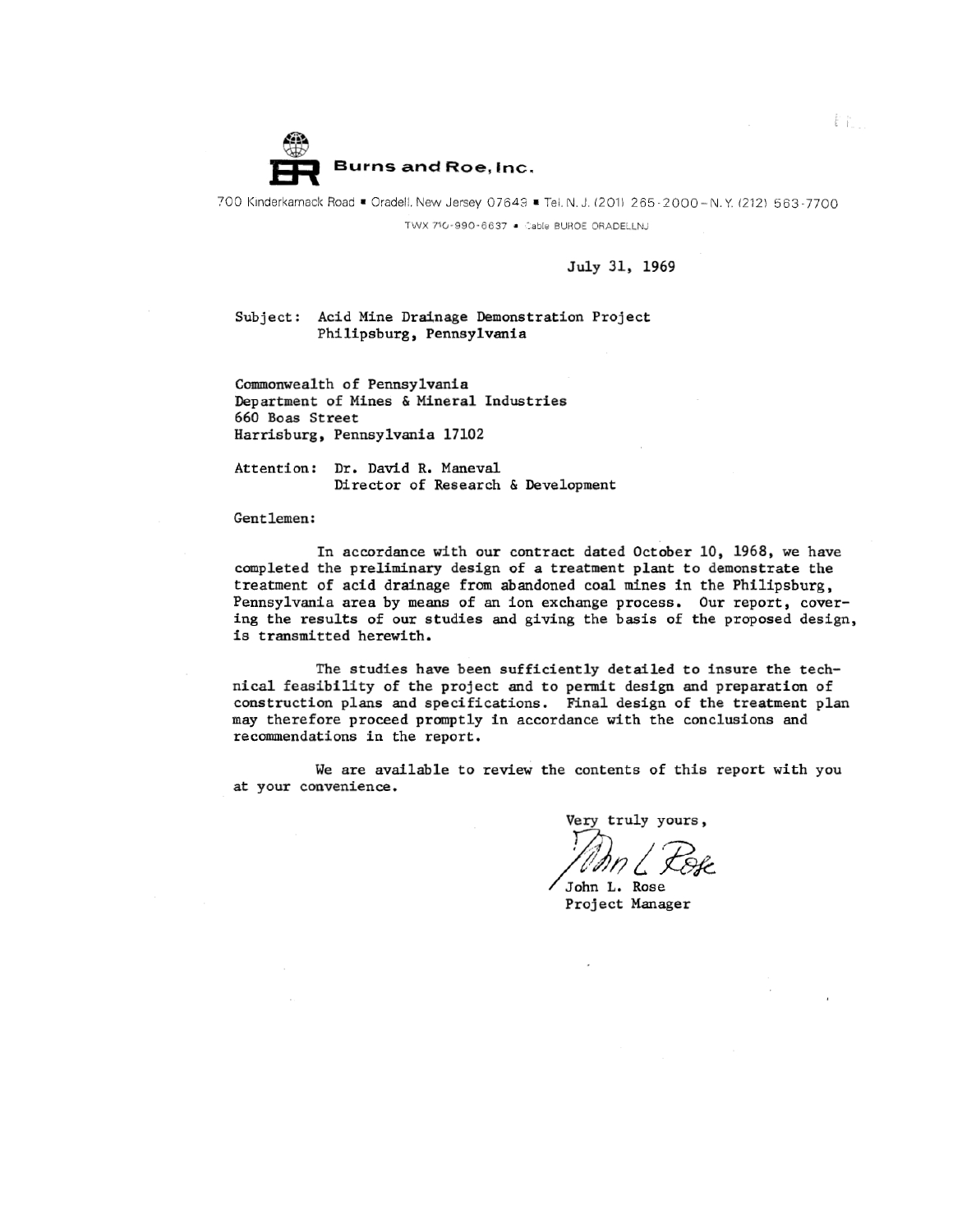#### PRELIMINARY DESIGN REPORT

#### ACID MINE DRAINAGE DEMONSTRATION PROJECT PHILIPSBURG, PENNSYLVANIA

COMMONWEALTH OF PENNSYLVANIA DEPARTMENT OF MINES AND MINERAL INDUSTRIES HARRISBURG, PENNSYLVANIA

> $W.0.2674 - 01$ July 31, 1969

Prepared by:

E.G. Kaup, Project Engineer P.E. Lic. No. 14952-E

H.J. Rodriguez, Chemical Engineer

J.L. Rose, Chief Sanitary Engineer

C.R. Mazowiecki, Civil Engineer

Submitted by:

Project Manager P.E. Lic. No. 13926-E Approved by:

 $\sigma$ n

Dr. S. Baron Vice President -Engineering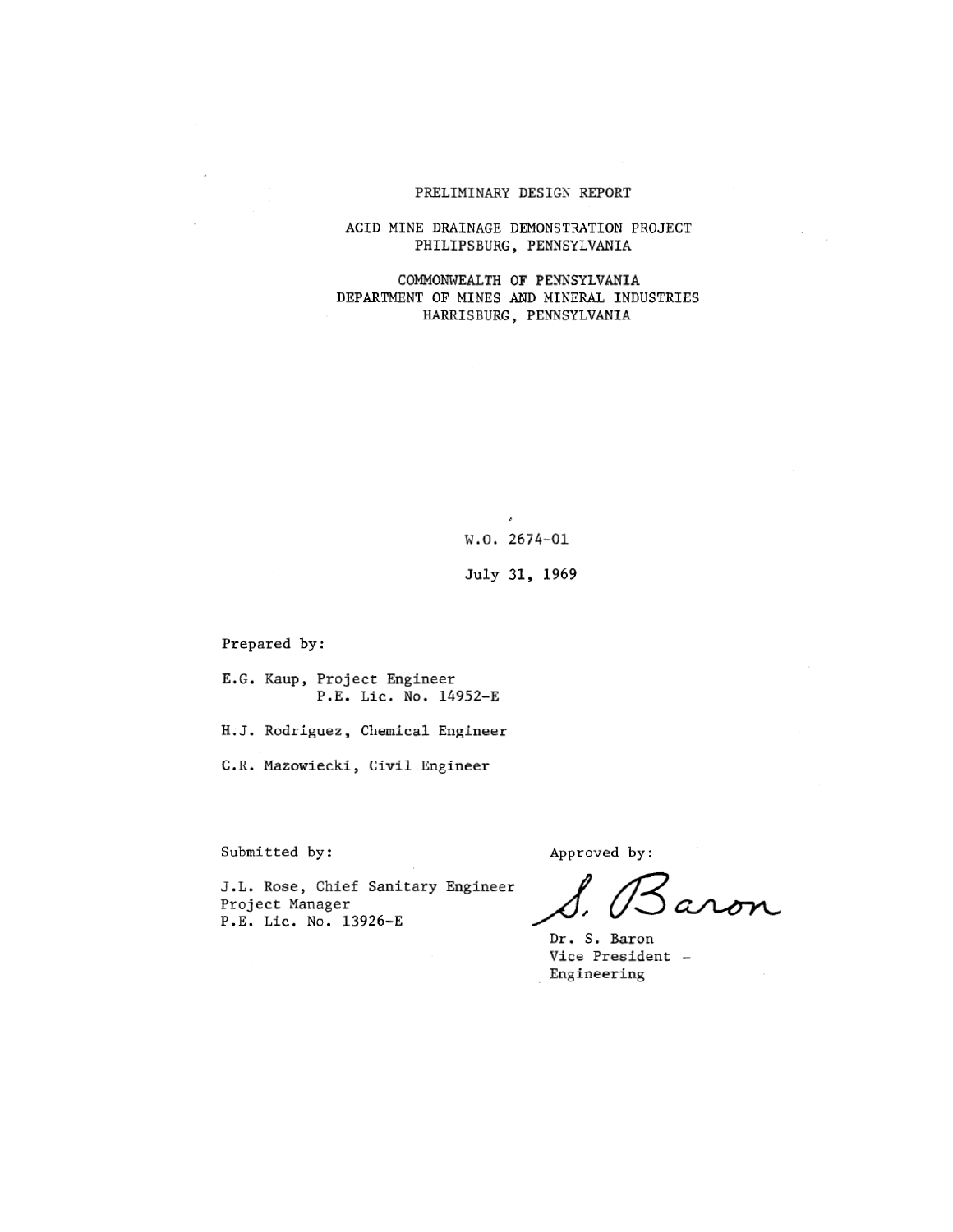## TABLE OF CONTENTS

| <b>REPORT</b><br><b>Letter of Transmittal</b>                                                                                                                                                                                                                                                                                                                                               |                                                                                        |
|---------------------------------------------------------------------------------------------------------------------------------------------------------------------------------------------------------------------------------------------------------------------------------------------------------------------------------------------------------------------------------------------|----------------------------------------------------------------------------------------|
| SUMMARY AND RECOMMENDATIONS                                                                                                                                                                                                                                                                                                                                                                 | 1                                                                                      |
| <b>AUTHORITY FOR WORK</b>                                                                                                                                                                                                                                                                                                                                                                   | 3                                                                                      |
| <b>SCOPE OF WORK</b>                                                                                                                                                                                                                                                                                                                                                                        | 3                                                                                      |
| <b>GENERAL DESCRIPTION OF MINE DRAINAGE PROBLEM 6</b>                                                                                                                                                                                                                                                                                                                                       |                                                                                        |
| PROCESS DEVELOPMENT                                                                                                                                                                                                                                                                                                                                                                         | 15                                                                                     |
| <b>HAWK RUN ACID MINE DRAINAGE</b>                                                                                                                                                                                                                                                                                                                                                          | 18                                                                                     |
| SITE AND FACILITY DESCRIPTION                                                                                                                                                                                                                                                                                                                                                               | 22                                                                                     |
| <b>DESCRIPTION OF PLANT AND PROCESS</b>                                                                                                                                                                                                                                                                                                                                                     | 24                                                                                     |
| Raw AMD Water Supply System                                                                                                                                                                                                                                                                                                                                                                 | 27                                                                                     |
| Ion Exchange<br>Ion Exchange Resin<br>Regeneration<br>Ammonia Recovery<br>Decarbonation, Aeration and Settling<br>Softening<br>Recarbonation<br>Filtration<br><b>Product Storage</b><br><b>Waste Collection</b><br><b>Composition of Process Streams</b><br><b>Material Balance</b><br><b>Hydraulic Profile</b><br><b>Plant Operation and Manning</b><br>PLANT EXPANSION TO ONE MILLION GPD | 28<br>29<br>31<br>31<br>33<br>36<br>38<br>38<br>39<br>40<br>42<br>44<br>47<br>48<br>52 |
| CAPITAL COST OF PROJECT 55 DIRECT OPERATING COSTS                                                                                                                                                                                                                                                                                                                                           | 58                                                                                     |
| <b>APPENDIX</b><br>Contract - Appendix, C<br><b>Equipment Use</b><br><b>Detailed Material Balance</b><br><b>Topographical Survey</b>                                                                                                                                                                                                                                                        | 61<br>64<br>67                                                                         |